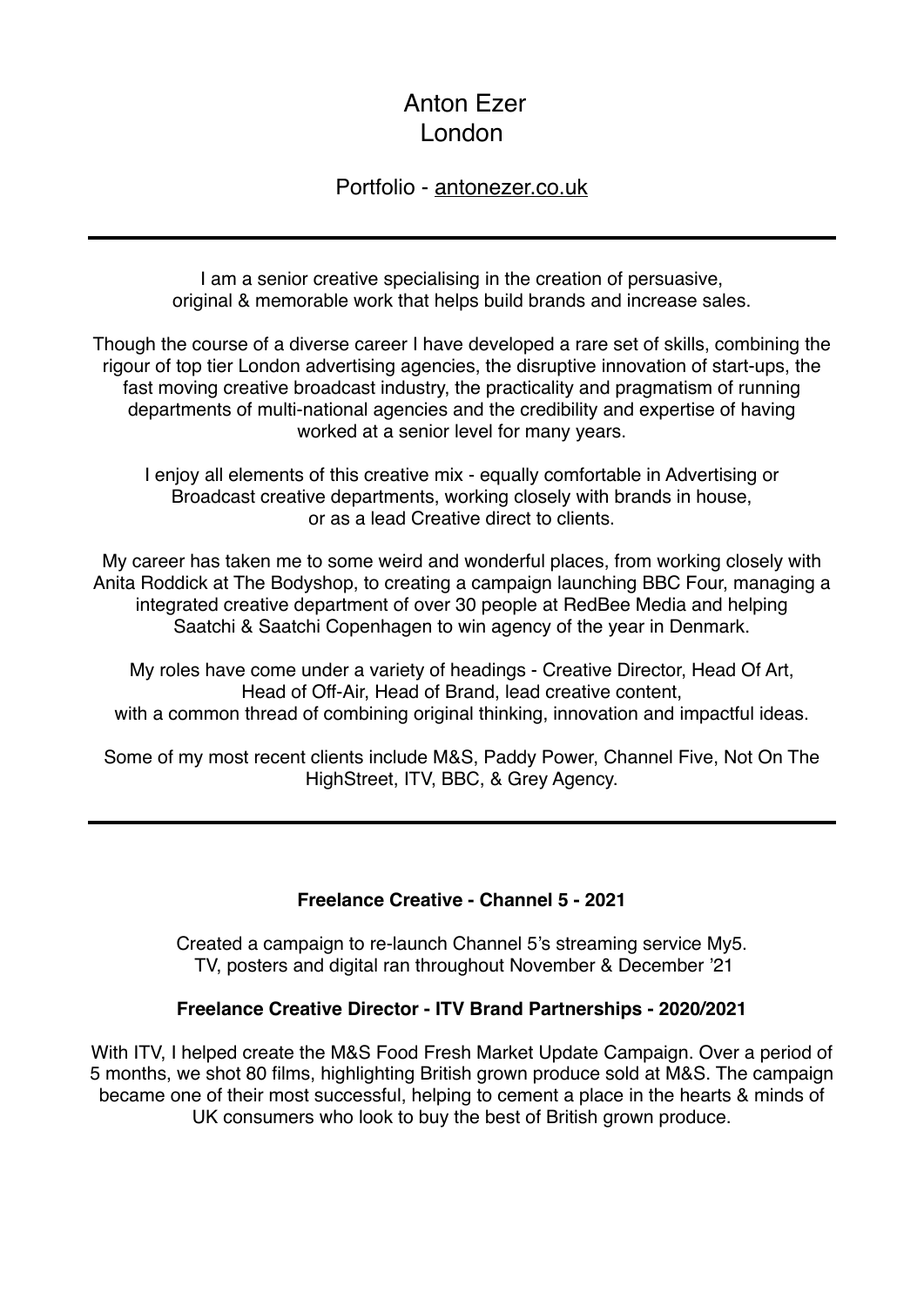#### **Freelance Creative - FriendlyGiants - 2019/2020**

Asked to join this exciting start-up based in the heart of Dalston, I worked across their existing clients, creating a set of Christmas idents for the online gift shop NotOnTheHighStreet and helping them to several successful new business wins including The London Eye & Netflix Partnerships.

#### **Freelance Creative Director - ITV Creative - 2016/2018**

I worked at ITV creative, and ITV commercial, producing work promoting their TV content, and brand partnership campaigns for commercial partners.

#### **Creative Director - Beta London - 2014-2015**

Responsible for all creative output at this fledgling start-up. In an extremely competitive environment, we won accounts for Low Cost Holidays and Virgin Casino in our first 12 months.

Case Study:

LowCost Holidays sales increased by over 140% after our multi-platform campaign dominated the summer of 2014.

Successfully launched Virgin Casino, their gaming division, into the recently deregulated US market.

## **Creative Director - The Kindred Agency - 2009/2013**

The Kindred Agency, a creative business born out of the necessity for advertising and PR to work more in sync with each other, and under one roof.

As Creative Director I was responsible for delivering growth by identifying opportunities with-in our client list where a PR lead concept, coupled with an advertising campaign, would be more beneficial than the traditional advertising only approach.

Case Study:

The NHS 'Check yourself for Bowel Cancer' campaign asked for a leaflet in surgeries. Instead, we wrote a song and arranged for a band to tour summer festivals in the Anglian area and sing the message to a captive audience. The resultant uptake of people checking themselves went up ten-fold.

#### **Creative Director - RedBee Media (BBC Creative) - 2000/2009**

As Creative Director, I helped implement a re-structure of the creative department, hiring and working with an eclectic mix of creative thinkers. The haul of awards over 9 years, Creative Circle Golds, a One Show for SyFY channel, and D&AD success for the BBC Four launch campaign was testimony to its success.